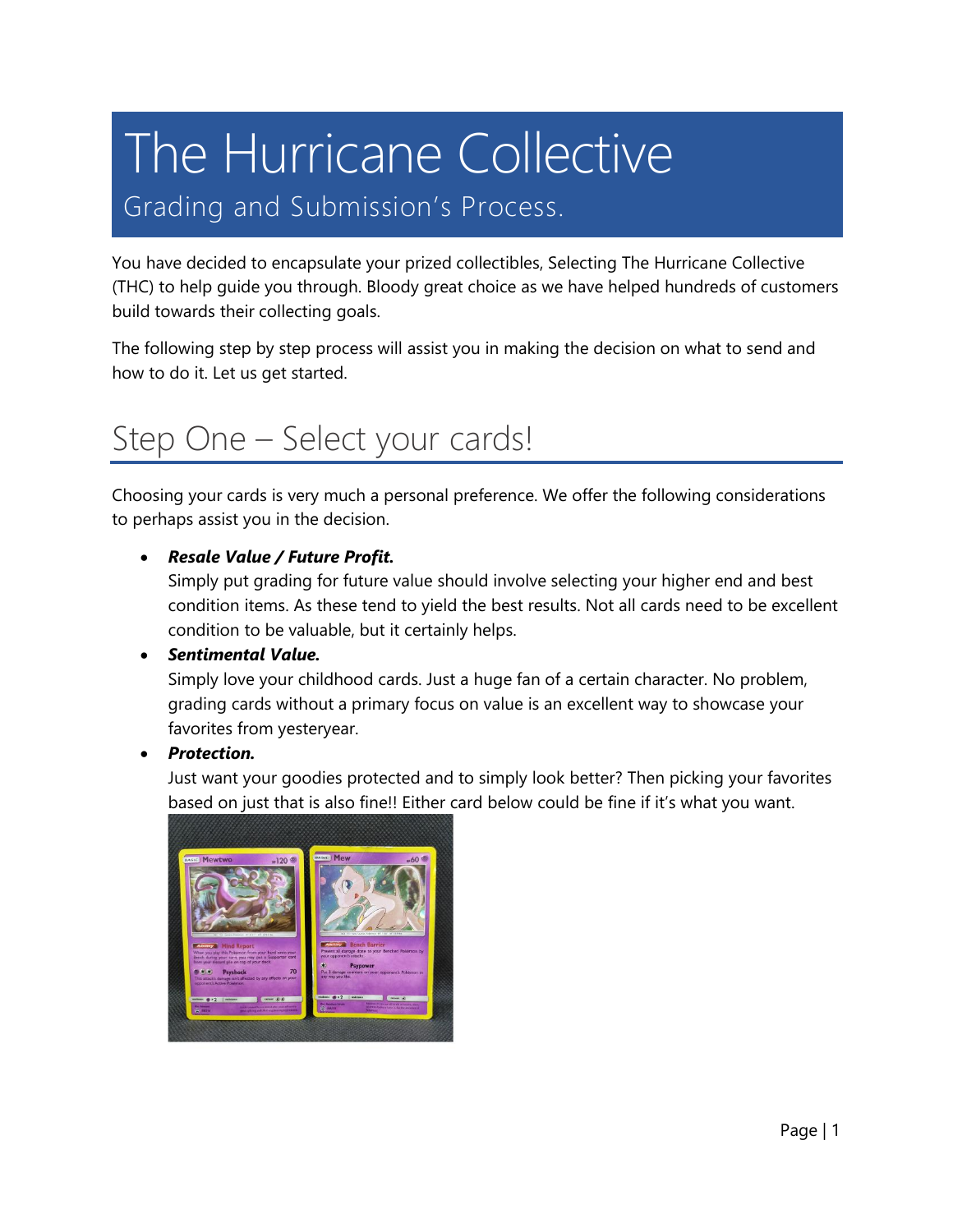## Select a Card Grading Service.

THC Offers a service where we send collectibles away to two Market leaders in the field of Trading Card Grading.

- Professional Sports Authenticators (PSA) Are located in California and have graded over 80 million collectibles in their long history. They are often looked to as the market median for valuing items across the globe.
- Beckett Grading Services (BGS) Located in Texas are highly regarded as a premium service which judges cards on individual sub grade areas such as cornering. A BGS Pristine 10 or Black label 10 is widely regarded as the pinnacle of the grading journey for any card.

A BGS Black label 10 often commands higher prices than a PSA 10. Although A BGS 9 will often yield a lower sale point than a PSA 9. The choice of course is completely yours.



Left; BGS, Right; PSA.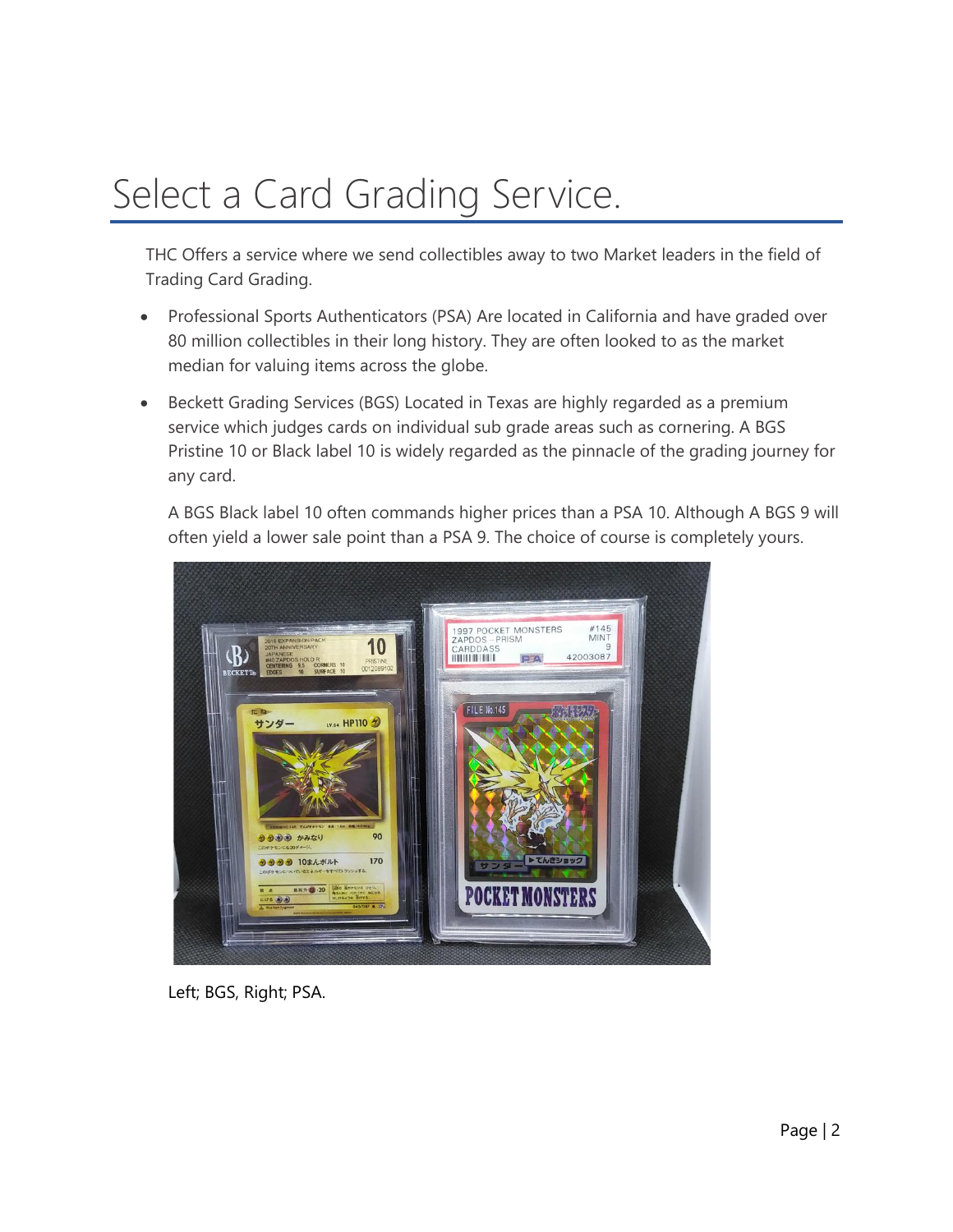## CHOOSE YOUR BUDGET.

It is important to factor in all aspects of grading when choosing your budget. Grading is expensive, however there are more wallet friendly options available if you are prepared to wait longer.

For a customer wishing to have a speedy return, we can accommodate that also at a higher cost.

The factors on cost in which we suggest are factored in are listed below.

## Turnaround Times.

All turnaround times are severely impacted due to covid restrictions and a huge growth in the hobby. In short, a faster turnaround time is quite expensive, and PSA specifically have removed their mid-level tier service to try slow down submissions to them.

As such longer turnaround times are generally expected for all new submissions. Discuss this with your THC Rep when you decide to submit!

## Card Values.

Card values impact which service you can use when we start to look at expensive cards. Of course, selecting a higher service level does not require an expensive card, but must be utilized for certain value items.

BGS: Card values only impact cost when insurance is concerned. No constraints are placed on a card due to value aside from that.

PSA: Card values must be taken into consideration with PSA service levels. Cards valued at more than \$199 USD in an ungraded state require at least an economy or regular grading service. This allows a higher level of insurance from PSA.

THC always recommends sending High end items in premium service submissions for a quicker (where possible) turnaround and a correct insured level.

*Refer to The Hurricane Collective Grading and Services Cost located on our website [www.thehurricanecollective.net](http://www.thehurricanecollective.net/) or our Facebook group @thehurricanecollective*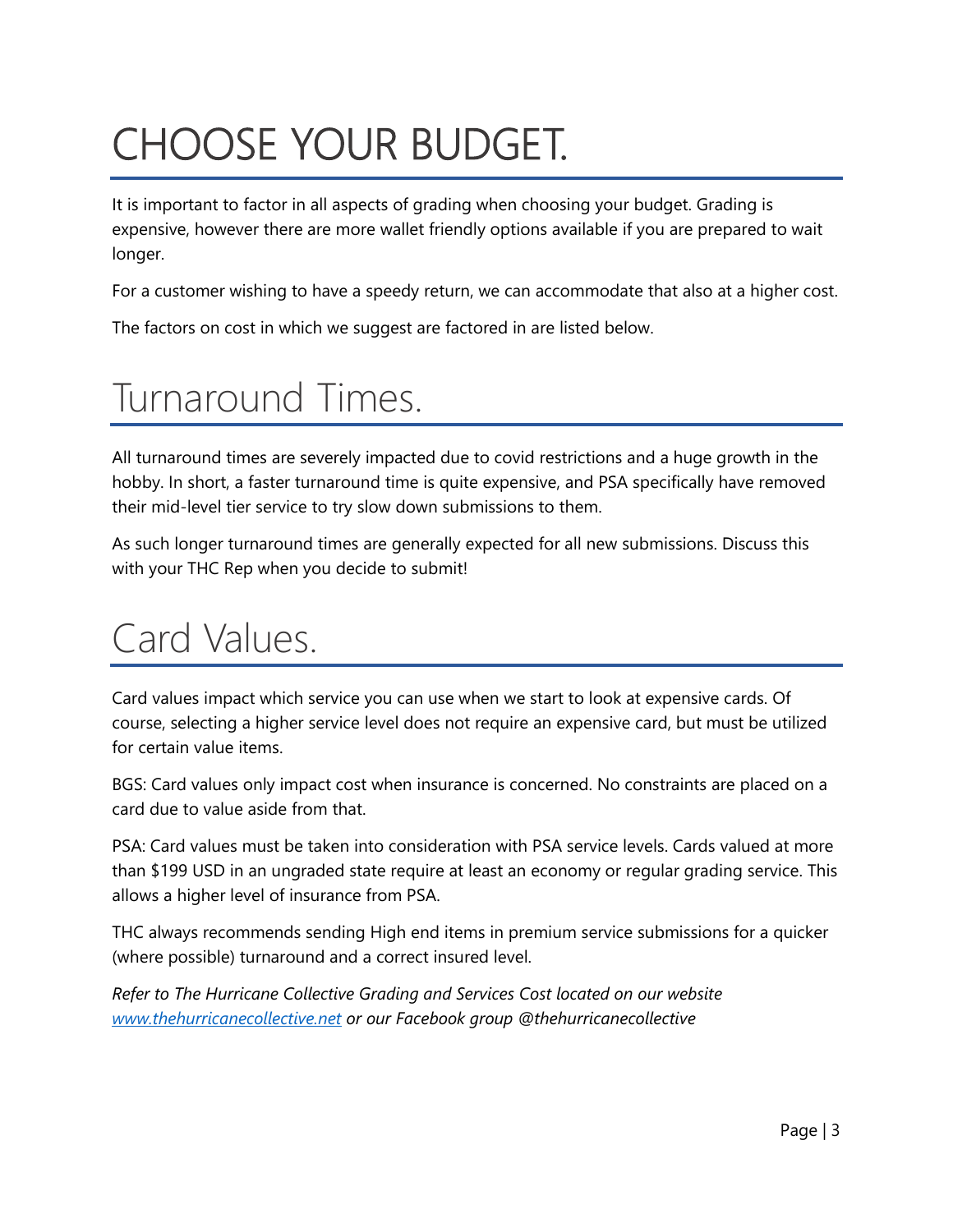## Packaging Your Items And Sending Them.

So, you have picked your favorite / desired items. Let us package them!

yes we think so too.

### **Place your cards in new penny sleeves.** • Three varieties we stock at THC are **SUPREMEL** pictured. • Try to avoid matte sleeves, designed hard plastic or old sleeves. The don't look good and often make it hard for the card to be removed from its holder. **Place your cards in new holders.**  • The preferred and recommended way of posting cards is using card savers. • Top Loaders (Pictured Right) can be used, however allow for movement and are not recommended by grading companies. • THC stocks all your grading equipment needs. **Remember Card Safety.**  • Graders need to remove the cards to assess them. • We can assist by 'tabbing' our cards as shown here. • This allows for ease of removal and general happiness all round! • Isn't Mewtwo just beautiful now, well